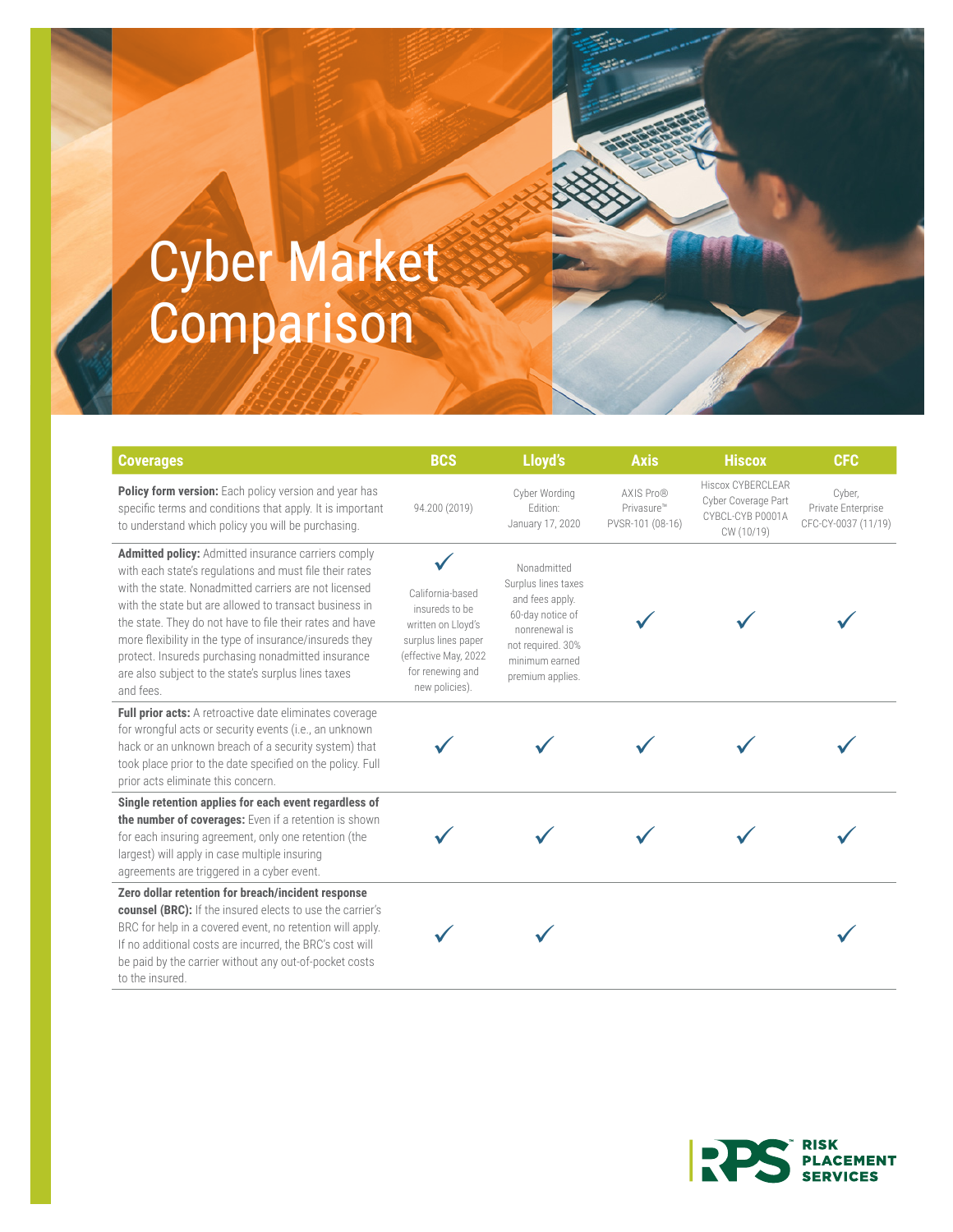| <b>Coverages</b>                                                                                                                                                                                                                                                                                                                                                                     | <b>BCS</b>                                                                                                                                                                                                                                                                       | Lloyd's                                                                                                                                                                                                                                                                          | <b>Axis</b>                                                                                                                                                                   | <b>Hiscox</b>                                                                                                                                                                                                                                                      | <b>CFC</b>                                                                                                                                                                                                                                                                                                                                                                                                                                                                                                                                                                                                                |
|--------------------------------------------------------------------------------------------------------------------------------------------------------------------------------------------------------------------------------------------------------------------------------------------------------------------------------------------------------------------------------------|----------------------------------------------------------------------------------------------------------------------------------------------------------------------------------------------------------------------------------------------------------------------------------|----------------------------------------------------------------------------------------------------------------------------------------------------------------------------------------------------------------------------------------------------------------------------------|-------------------------------------------------------------------------------------------------------------------------------------------------------------------------------|--------------------------------------------------------------------------------------------------------------------------------------------------------------------------------------------------------------------------------------------------------------------|---------------------------------------------------------------------------------------------------------------------------------------------------------------------------------------------------------------------------------------------------------------------------------------------------------------------------------------------------------------------------------------------------------------------------------------------------------------------------------------------------------------------------------------------------------------------------------------------------------------------------|
| Are sublimits applicable to cyber extortion/<br>ransomware coverage? If yes, is the sublimit applicable<br>to certain industries only, or, is it applied if certain<br>information security measures aren't taken? Also, is it<br>applicable only to cyber extortion/ransomware, or to<br>the entire policy (all insuring agreements)?                                               |                                                                                                                                                                                                                                                                                  | Tied to industry<br>(applicable to<br>education and<br>government industry<br>classes only).<br>\$50,000 sublimit<br>applies to any<br>claims, events or<br>losses arising from<br>a cyber extortion<br>threat via the<br>cyber extortion                                        |                                                                                                                                                                               | Tied to controls.<br>Insureds who<br>indicate that they<br>cannot recover all<br>of their business-<br>critical data and<br>systems within<br>10 days will receive<br>the ransomware<br>event sublimit<br>endorsement.<br>This endorsement<br>applies an aggregate |                                                                                                                                                                                                                                                                                                                                                                                                                                                                                                                                                                                                                           |
|                                                                                                                                                                                                                                                                                                                                                                                      |                                                                                                                                                                                                                                                                                  | threat sublimit<br>endorsement. The<br>sublimit is not<br>merely applicable to<br>the cyber extortion<br>insuring agreement,<br>it applies to the<br>entire policy.                                                                                                              |                                                                                                                                                                               | limit of \$25,000 on<br>the entire policy,<br>applicable to all<br>loss arising from a<br>ransomware event.                                                                                                                                                        |                                                                                                                                                                                                                                                                                                                                                                                                                                                                                                                                                                                                                           |
| Media liability coverage includes paper and electronic<br>content: Coverage for libel, slander, plagiarism, privacy<br>or misappropriation of ideas, infringement of copyright,<br>domain name, trade dress, title, or slogan in the course<br>of publishing, displaying, releasing, transmitting, or<br>disclosing any content.                                                     |                                                                                                                                                                                                                                                                                  |                                                                                                                                                                                                                                                                                  | Website<br>media only.                                                                                                                                                        | Website and social<br>media only.<br>This represents<br>a narrowing of<br>coverage via the<br>Digital Media<br>Liability coverage part<br>(automatically<br>included)                                                                                              |                                                                                                                                                                                                                                                                                                                                                                                                                                                                                                                                                                                                                           |
| Cyber deception (social engineering) coverage<br>available: Provides coverage in the event the insured<br>transfers the insured's funds or the insured's property<br>to a third party that is being impersonated by another<br>(i.e., a hacker) in an attempt to defraud the insured.<br>Note: Certain industry classes may be ineligible for<br>social engineering/cyber deception. | \$100,000 or<br>\$250,000 limits<br>offered as options<br>for purchase.<br>Eligibility for<br>coverage requires<br>that the insured<br>have a callback<br>verification<br>process when<br>making changes<br>to or setting up<br>new payment<br>instructions to a<br>third party. | \$100,000 or<br>\$250,000 limits<br>offered as options<br>for purchase.<br>Eligibility for<br>coverage requires<br>that the insured<br>have a callback<br>verification<br>process when<br>making changes<br>to or setting up<br>new payment<br>instructions to a<br>third party. | Automatically<br>included \$100,000<br>sublimit. Does not<br>cover property.<br>Requires that the<br>insured attempt<br>to validate the<br>request prior to<br>sending funds. | \$100,000 sublimit<br>offered as option<br>for purchase as<br>part of Cyber Crime<br>coverage. Does not<br>cover property.                                                                                                                                         | $\checkmark$<br>Automatically<br>include \$100,000<br>authorized push<br>payment fraud for<br>eligible classes<br>of business<br>(as part of<br>Cyber Crime<br>section-shared<br>\$100,000 limit).<br>\$250,000 limit<br>option is available.<br>Requires the insured<br>has a funds transfer<br>policy in place for<br>Cyber Crime insuring<br>clause to apply<br>(requirement of<br>employee training<br>on the funds<br>transfer policy, and<br>the requirement to<br>verify the validity<br>of the request via<br>contact information<br>and a method that<br>is different from<br>the method the<br>communication is |

ü ü ü



received by).

I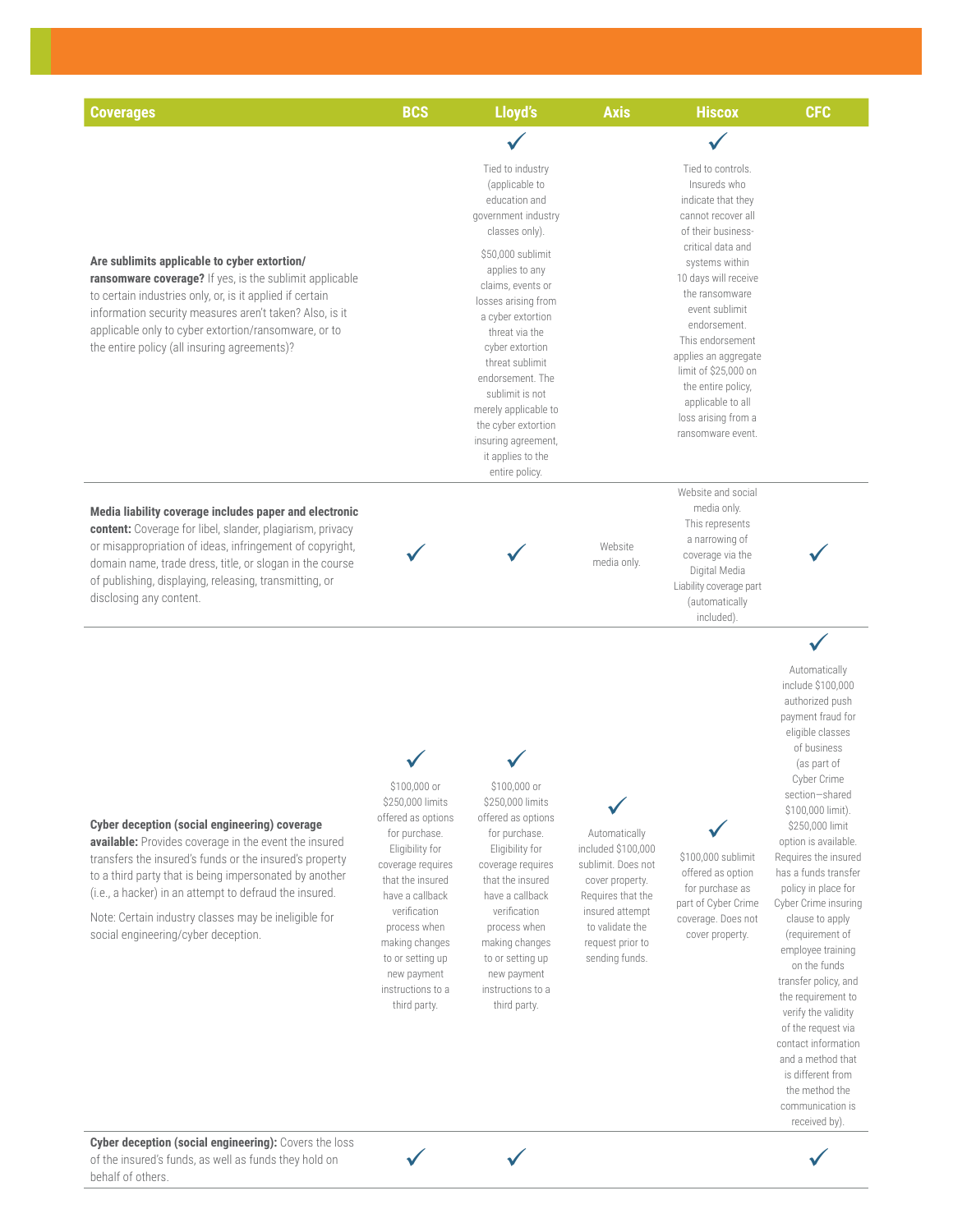| <b>Coverages</b>                                                                                                                                                                                                                                                                                                                                                                                                                                                                                                                                                                                      | <b>BCS</b>          | Lloyd's             | <b>Axis</b>                                                                                                                           | <b>Hiscox</b>                                                        | <b>CFC</b>                                                                                                                                                                                                  |
|-------------------------------------------------------------------------------------------------------------------------------------------------------------------------------------------------------------------------------------------------------------------------------------------------------------------------------------------------------------------------------------------------------------------------------------------------------------------------------------------------------------------------------------------------------------------------------------------------------|---------------------|---------------------|---------------------------------------------------------------------------------------------------------------------------------------|----------------------------------------------------------------------|-------------------------------------------------------------------------------------------------------------------------------------------------------------------------------------------------------------|
|                                                                                                                                                                                                                                                                                                                                                                                                                                                                                                                                                                                                       |                     |                     |                                                                                                                                       |                                                                      |                                                                                                                                                                                                             |
| Telecommunications fraud coverage included:<br>Intentional misuse of the insured's telecommunication<br>services (i.e., telephone, fax, data transmission<br>services) by a third party that results in unauthorized<br>charges and fees against the insured.                                                                                                                                                                                                                                                                                                                                         | \$100,000 sublimit. | \$100,000 sublimit. | \$100,000 sublimit.                                                                                                                   | Included within<br>utility fraud<br>coverage.<br>\$100,000 sublimit. | Automatically<br>include \$100,000<br>Telephone Hacking<br>for eligible classes<br>of business (as<br>part of Cyber Crime<br>section-shared<br>\$100,000 limit).<br>\$250,000 limit<br>option is available. |
| Full limits apply to payment card industry data<br>security standard (PCI-DSS) assessment/merchant<br>services liability: PCI-DSS is an information security<br>standard for organizations that handle credit card<br>transactions. Assessment coverage includes monetary<br>fines and penalties, reimbursements, PFI fees/<br>expenses, or fraud recoveries or assessments.                                                                                                                                                                                                                          |                     |                     | Insured must<br>validate PCI-DSS<br>compliance not<br>more than 12<br>months prior to the<br>security event for<br>coverage to apply. |                                                                      |                                                                                                                                                                                                             |
| Reputation business income/reputational harm loss<br><b>included:</b> Provides reimbursement for the loss of                                                                                                                                                                                                                                                                                                                                                                                                                                                                                          |                     |                     |                                                                                                                                       |                                                                      |                                                                                                                                                                                                             |
| future customers and income due to a covered security<br>breach event.                                                                                                                                                                                                                                                                                                                                                                                                                                                                                                                                | Full policy limits. | Full policy limits. |                                                                                                                                       | Full policy limits.                                                  | Full policy limits.                                                                                                                                                                                         |
| Coverage granted for dependent/contingent business<br>income resulting from IT service provider event: If<br>a covered security event impacts a service provider<br>that the insured is dependent upon (i.e., software as<br>a service [SaaS] provider, cloud provider, etc.) and<br>the insured loses revenue because of the service<br>provider's security compromise that led to their network<br>disruption, the policy can respond to claims for loss<br>of income.                                                                                                                              | Full policy limits. | Full policy limits. |                                                                                                                                       | Full policy limits.                                                  | Full policy limits.                                                                                                                                                                                         |
| Network disruption (system failure) added as<br>a trigger for business interruption coverage<br>(eliminating requirement for security breach):<br>Traditionally, in order for business interruption coverage<br>to respond, there is a requirement that a security<br>breach, cyber attack or similar form of intrusion on the<br>insured's network takes place. Policies that broaden<br>this trigger to include what is commonly known as<br>system failure provide business interruption coverage<br>when the disruption or outage of their computer system<br>is caused by other unplanned means. |                     |                     |                                                                                                                                       |                                                                      |                                                                                                                                                                                                             |
| IT service provider network disruption (system                                                                                                                                                                                                                                                                                                                                                                                                                                                                                                                                                        |                     |                     |                                                                                                                                       |                                                                      |                                                                                                                                                                                                             |
| failure) included: This enhancement extends the<br>network disruption or system failure coverage to<br>provide business interruption coverage for the insured<br>when the unplanned outage takes place on the<br>computer system of a third-party IT service provider<br>with whom the insured contracts.                                                                                                                                                                                                                                                                                             | Full policy limits. | Full policy limits. |                                                                                                                                       | Full policy limits.                                                  | Full policy limits.                                                                                                                                                                                         |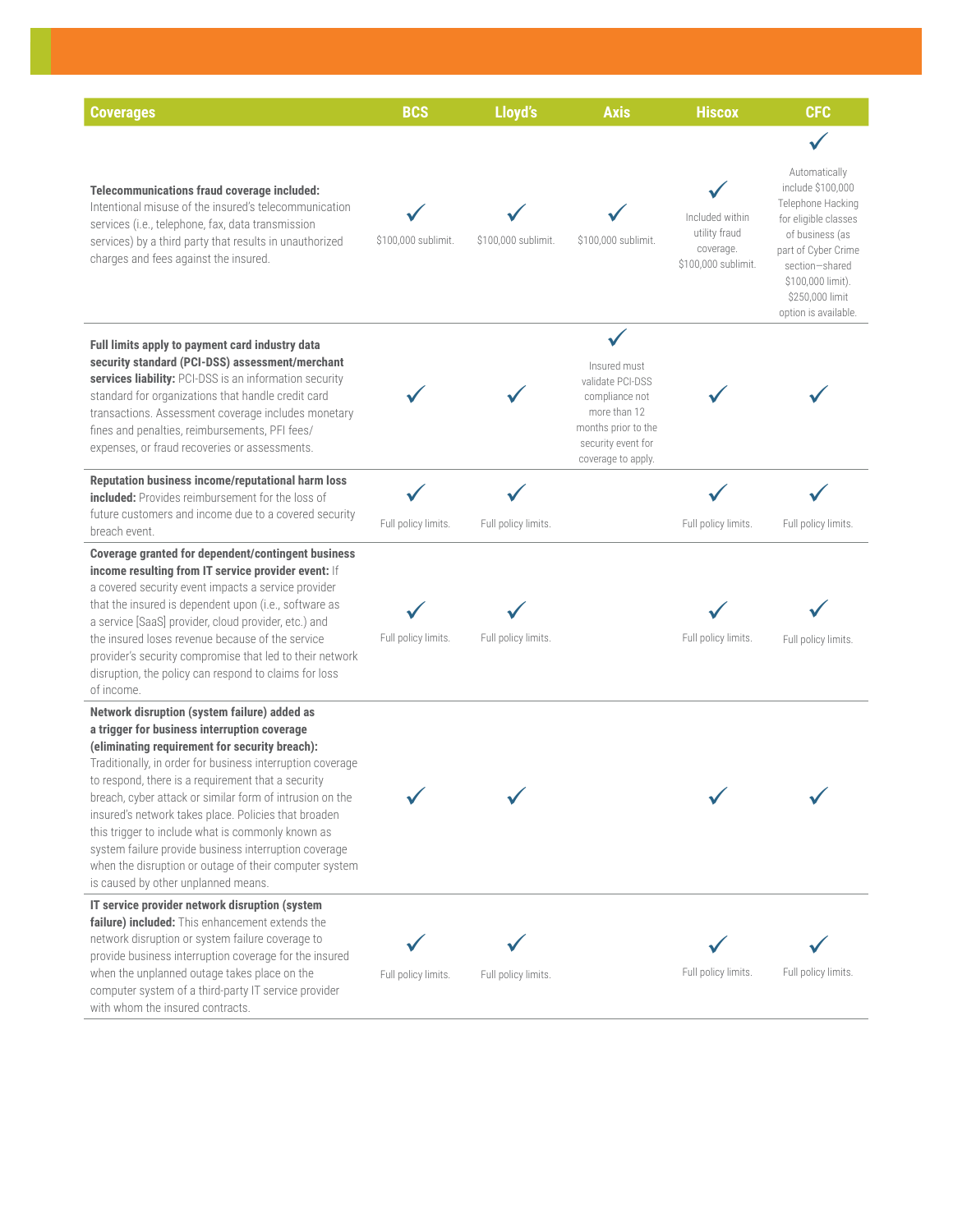| <b>Coverages</b>                                                                                                                                                                                                                                                                                                                                                            | <b>BCS</b>                                                                                | Lloyd's                                                                                                                                  | <b>Axis</b> | <b>Hiscox</b>                                                                                                                                                                                                                                                                                                                                | <b>CFC</b>                                                                                                                                                                                                                                |
|-----------------------------------------------------------------------------------------------------------------------------------------------------------------------------------------------------------------------------------------------------------------------------------------------------------------------------------------------------------------------------|-------------------------------------------------------------------------------------------|------------------------------------------------------------------------------------------------------------------------------------------|-------------|----------------------------------------------------------------------------------------------------------------------------------------------------------------------------------------------------------------------------------------------------------------------------------------------------------------------------------------------|-------------------------------------------------------------------------------------------------------------------------------------------------------------------------------------------------------------------------------------------|
|                                                                                                                                                                                                                                                                                                                                                                             |                                                                                           |                                                                                                                                          |             |                                                                                                                                                                                                                                                                                                                                              |                                                                                                                                                                                                                                           |
| Outsourced (non-IT) provider network disruption<br>(system failure) included: This enhancement extends<br>the network disruption or system failure coverage<br>to provide business interruption coverage for the<br>insured when the unplanned outage takes place on the<br>computer system of an outsourced (non-IT services)<br>provider with whom the insured contracts. | \$250,000 sublimit.                                                                       | \$250,000 sublimit.                                                                                                                      |             | Does not cover<br>supply-chain<br>providers. Outages<br>resulting from<br>financial transaction<br>or payment process<br>platform providers<br>are excluded<br>from all coverage,<br>via a revised<br>Infrastructure<br>Interruption<br>exclusion. See<br>details in Cyber<br>Policy Update<br>Endorsement<br>CYBCL-CYB E2075<br>CW (02/22). |                                                                                                                                                                                                                                           |
| Funds transfer fraud included: This provides<br>reimbursement coverage for the insured for the<br>unauthorized transfer of their funds from their<br>financial institution.                                                                                                                                                                                                 | \$100,000 sublimit<br>(all classes except<br>financial institutions<br>and title agents). | \$100,000 sublimit<br>(all classes except<br>financial institutions<br>and title agents).                                                |             | Included with<br>Cyber Crime<br>coverage.<br>\$100,000 sublimit.                                                                                                                                                                                                                                                                             | Automatically<br>include \$100,000<br>Electronic Theft<br>of your Financial<br>Assets for eligible<br>classes of business<br>(as part of<br>Cyber Crime<br>section-shared<br>\$100,000 limit).<br>\$250,000 limit<br>option is available. |
| Any one claim treatment for first-party coverages (not<br>applicable to cyber deception or PCI-DSS assessment):<br>Provides resetting limits for each and every claim with no<br>aggregate limit per policy period for each applicable<br>insuring agreement.                                                                                                               |                                                                                           | Any one claim<br>treatment also<br>applies to third-party<br>coverages on the<br>Lloyd's policy.<br>No policy year<br>aggregate applies. |             |                                                                                                                                                                                                                                                                                                                                              |                                                                                                                                                                                                                                           |
| Aggregate retention in a policy period: Once the policy<br>retention is satisfied, future claims in the policy period<br>are no longer subject to a retention.                                                                                                                                                                                                              |                                                                                           |                                                                                                                                          |             |                                                                                                                                                                                                                                                                                                                                              |                                                                                                                                                                                                                                           |
| Voluntary and intentional shutdown: This expansion<br>of the business interruption trigger provides coverage<br>for the insured when they intentionally shut down their<br>system to mitigate further damage from a security<br>compromise (does not require carrier prior approval).                                                                                       |                                                                                           |                                                                                                                                          |             | Requires carrier<br>preapproval.                                                                                                                                                                                                                                                                                                             | Implicitly included<br>as a reasonable step<br>to mitigate further<br>loss from a<br>Cyber Event.                                                                                                                                         |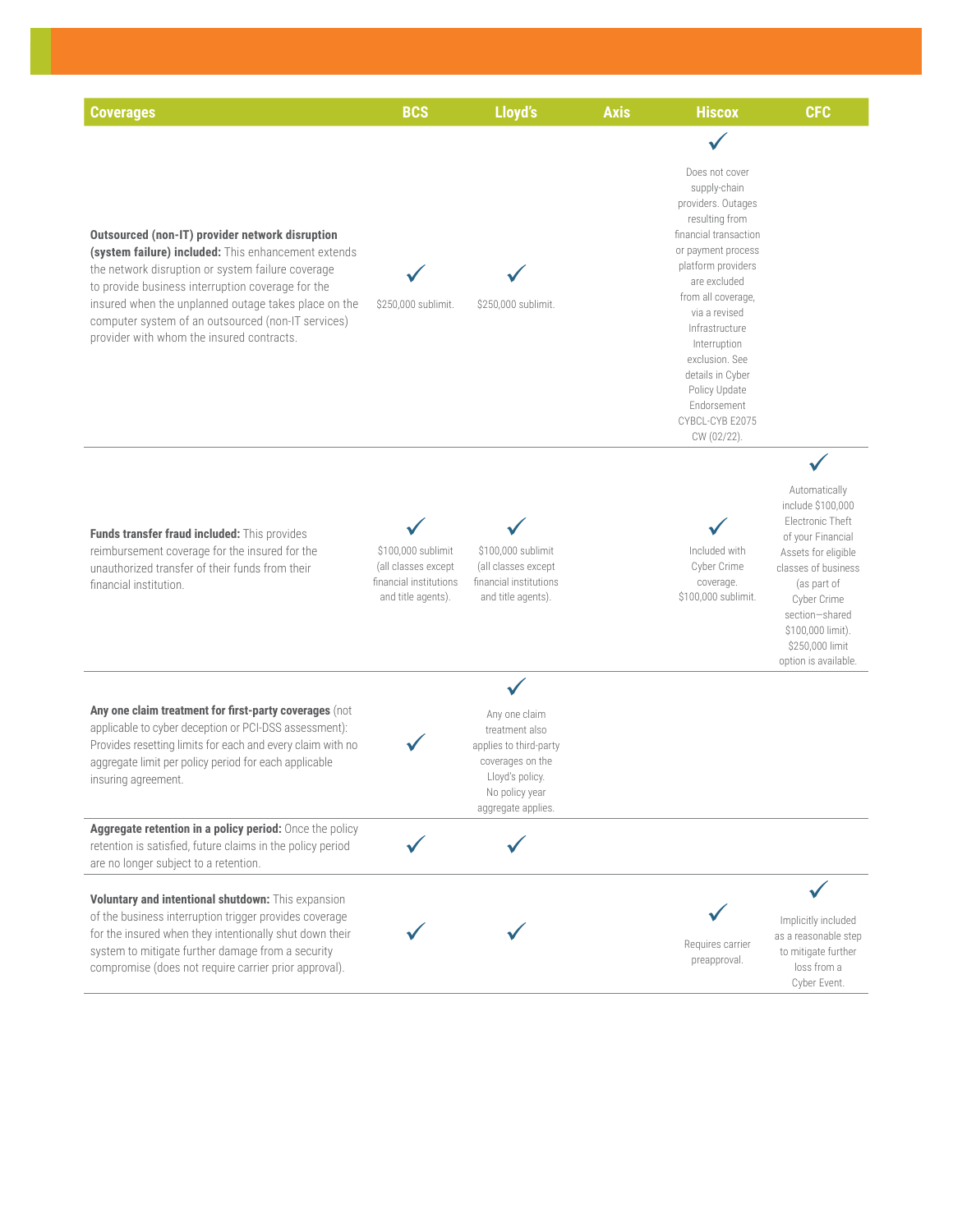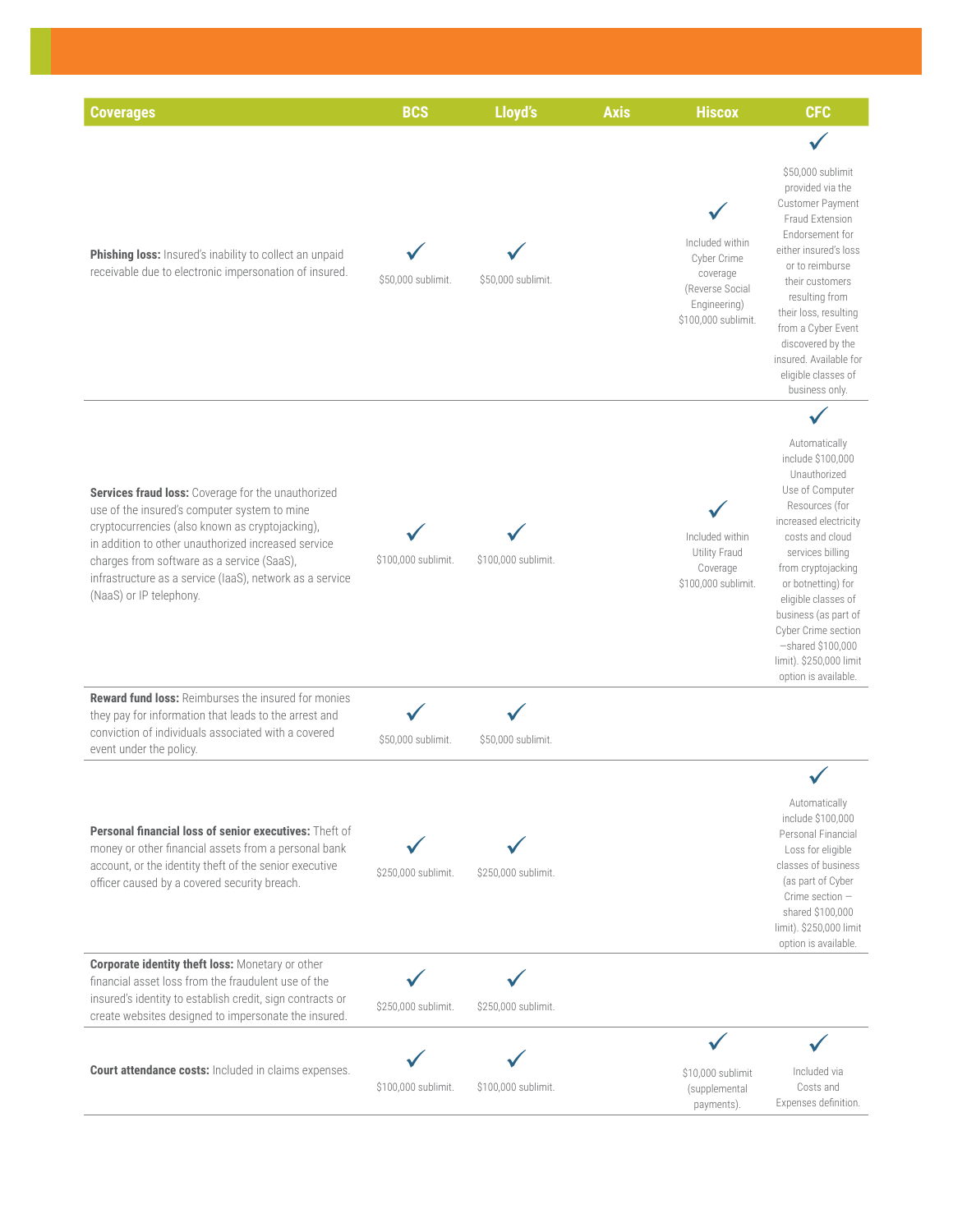| <b>Coverages</b>                                                                                                                                                                                                                                                                                                                                          | <b>BCS</b>                                                                                                                                                                                                                                                             | Lloyd's                                                                                                                                                                                                                                                                | <b>Axis</b>                                                                                                               | <b>Hiscox</b>                                                                                                                                                                                            | <b>CFC</b>                                                                                                                         |
|-----------------------------------------------------------------------------------------------------------------------------------------------------------------------------------------------------------------------------------------------------------------------------------------------------------------------------------------------------------|------------------------------------------------------------------------------------------------------------------------------------------------------------------------------------------------------------------------------------------------------------------------|------------------------------------------------------------------------------------------------------------------------------------------------------------------------------------------------------------------------------------------------------------------------|---------------------------------------------------------------------------------------------------------------------------|----------------------------------------------------------------------------------------------------------------------------------------------------------------------------------------------------------|------------------------------------------------------------------------------------------------------------------------------------|
| Bodily injury and property damage liability<br>carve-back added to privacy liability and security<br>liability (actual bodily injury beyond mental injury/<br>emotional distress).                                                                                                                                                                        | \$250,000 sublimit.                                                                                                                                                                                                                                                    | \$250,000 sublimit.                                                                                                                                                                                                                                                    |                                                                                                                           |                                                                                                                                                                                                          |                                                                                                                                    |
| <b>Telephone Consumer Protection Act carve-back</b><br>wording: Includes coverage for both claims expenses<br>and damages.                                                                                                                                                                                                                                | \$100,000 sublimit.                                                                                                                                                                                                                                                    | \$100,000 sublimit.                                                                                                                                                                                                                                                    |                                                                                                                           |                                                                                                                                                                                                          |                                                                                                                                    |
| HIPAA corrective action plan costs: Coverage for<br>costs incurred by the insured to meet the requirements<br>specified within a HIPAA corrective action plan resulting<br>from a regulatory claim otherwise covered under<br>the policy.                                                                                                                 | \$50,000 sublimit.                                                                                                                                                                                                                                                     | \$50,000 sublimit.                                                                                                                                                                                                                                                     |                                                                                                                           |                                                                                                                                                                                                          |                                                                                                                                    |
| Post-breach response: Coverage under breach<br>response costs that allows the insured to implement<br>the revision of an incident response plan, the<br>completion of a network security audit, an information<br>security risk assessment or a security awareness<br>training program implemented by members of the<br>preapproved breach response team. | \$25,000 sublimit.                                                                                                                                                                                                                                                     | \$25,000 sublimit.                                                                                                                                                                                                                                                     |                                                                                                                           |                                                                                                                                                                                                          | \$50,000 sublimit.<br>For Post-Breach<br><b>Remediation Costs</b><br>subject to 10% max<br>of all sums paid<br>from a cyber event. |
| Independent consultant: Helps determine amount of<br>business income loss.                                                                                                                                                                                                                                                                                | \$25,000 sublimit.                                                                                                                                                                                                                                                     | \$25,000 sublimit.                                                                                                                                                                                                                                                     |                                                                                                                           |                                                                                                                                                                                                          | \$25,000 sublimit<br>via Claim<br>Preparation Costs.                                                                               |
| Coverage for damage to computer hardware resulting<br>from a security compromise (also known as bricking).                                                                                                                                                                                                                                                | \$250,000 sublimit.                                                                                                                                                                                                                                                    | \$250,000 sublimit.                                                                                                                                                                                                                                                    |                                                                                                                           | Full policy limits.                                                                                                                                                                                      | Full policy limits.                                                                                                                |
| <b>Coverage included for betterment of computer</b><br>systems affected by a security compromise: For<br>improvement of security and efficiencies, up to 25%<br>more than the cost to replace original model (subject<br>to sublimit).                                                                                                                    |                                                                                                                                                                                                                                                                        |                                                                                                                                                                                                                                                                        |                                                                                                                           |                                                                                                                                                                                                          | Betterment<br>Exclusion<br>Amendatory<br>Endorsement<br>included, subject to<br>25% above original<br>cost to replace.             |
| Does the policy contain a general wrongful collection<br>and use exclusion?                                                                                                                                                                                                                                                                               | Νo                                                                                                                                                                                                                                                                     | No                                                                                                                                                                                                                                                                     | Yes, Unlawful Use<br>of Information<br>exclusion, but does<br>not apply with<br>respect to a Privacy<br>Regulation Claim. | Yes, Wrongful<br>Capture and Use<br>of Data exclusion<br>is added via Cyber<br>Policy Update<br>Endorsement.                                                                                             | Yes, Unlawful<br>Collection of<br>Data exclusion.                                                                                  |
| Allegations of the wrongful collection of biometric<br>data: Includes coverage for any lawsuits, claims or<br>allegations arising from a violation of any federal or<br>state statute that regulates the collection and use<br>of biometric data, including the Illinois Biometric<br>Information Privacy Act (BIPA).                                     | \$100,000 sublimit<br>via the Biometric<br>Statutes or<br>Regulations Sublimit<br>endorsement. State<br>specific-see policy.<br>If this endorsement<br>is not on the policy,<br>it is silent, as there<br>is no Wrongful<br>Collection and Use<br>exclusion otherwise. | \$100,000 sublimit<br>via the Biometric<br>Statutes or<br>Regulations Sublimit<br>endorsement. State<br>specific-see policy.<br>If this endorsement<br>is not on the policy,<br>it is silent, as there<br>is no Wrongful<br>Collection and Use<br>exclusion otherwise. | The policy contains<br>an Unlawful or<br>Unauthorized Use of<br>Information exclusion.                                    | <b>Enhanced Privacy</b><br>Regulation Coverage<br>covers Consumer<br>Privacy Violations;<br>however, Digital<br>Media Liability<br>Coverage Part<br>excludes Collection<br>of Data<br>without knowledge. | The policy contains<br>an Unlawful<br>Collection of<br>Data exclusion.                                                             |